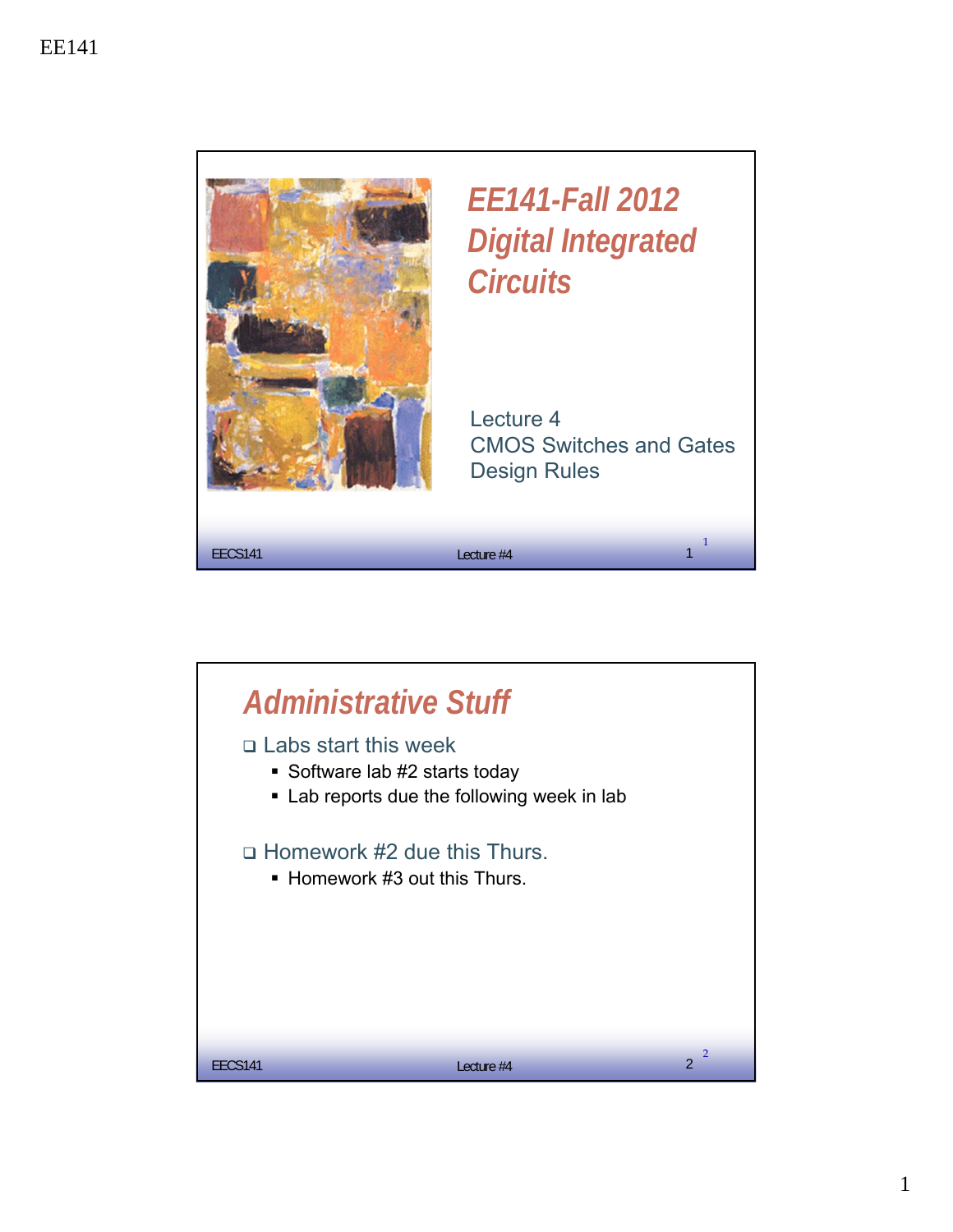

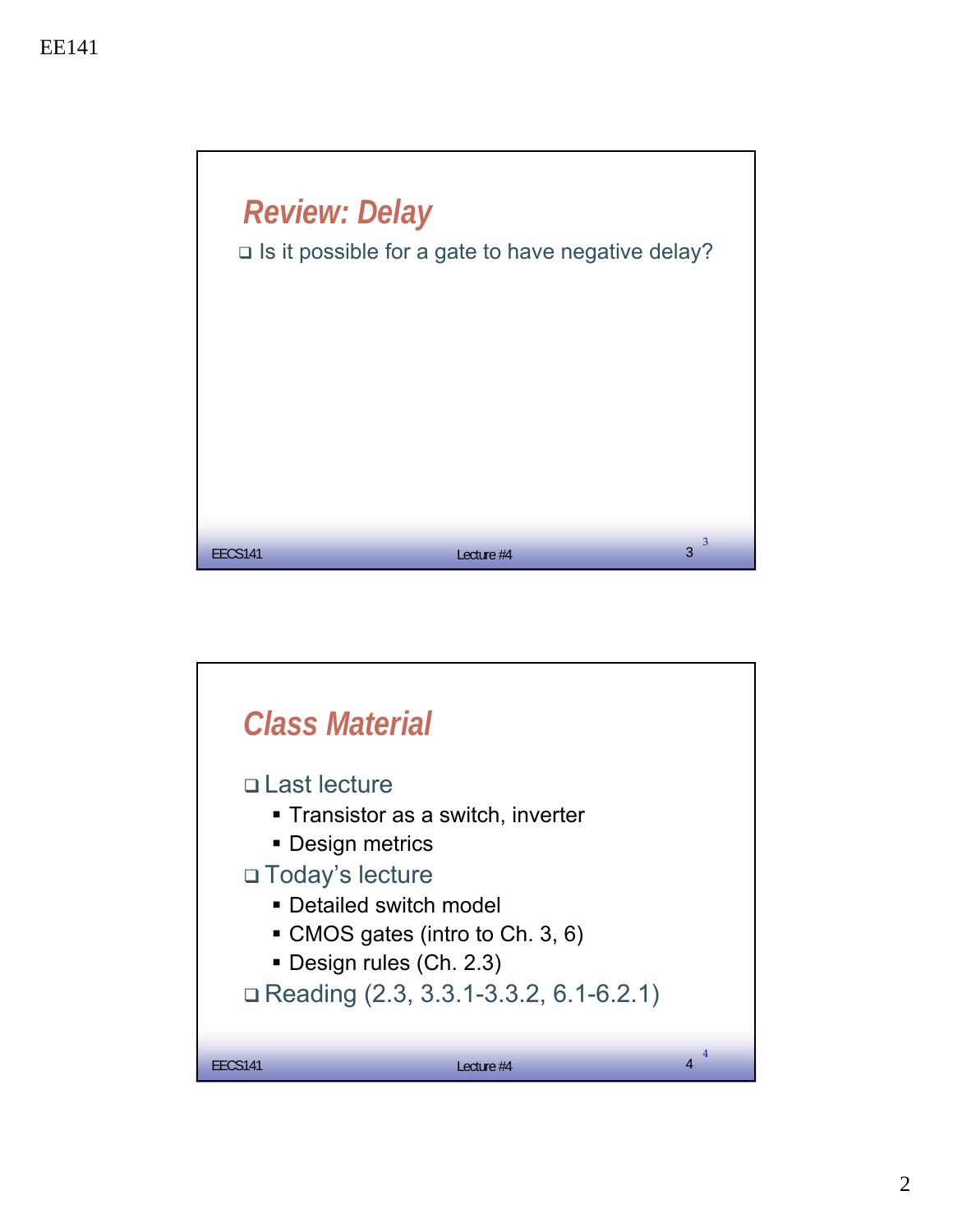

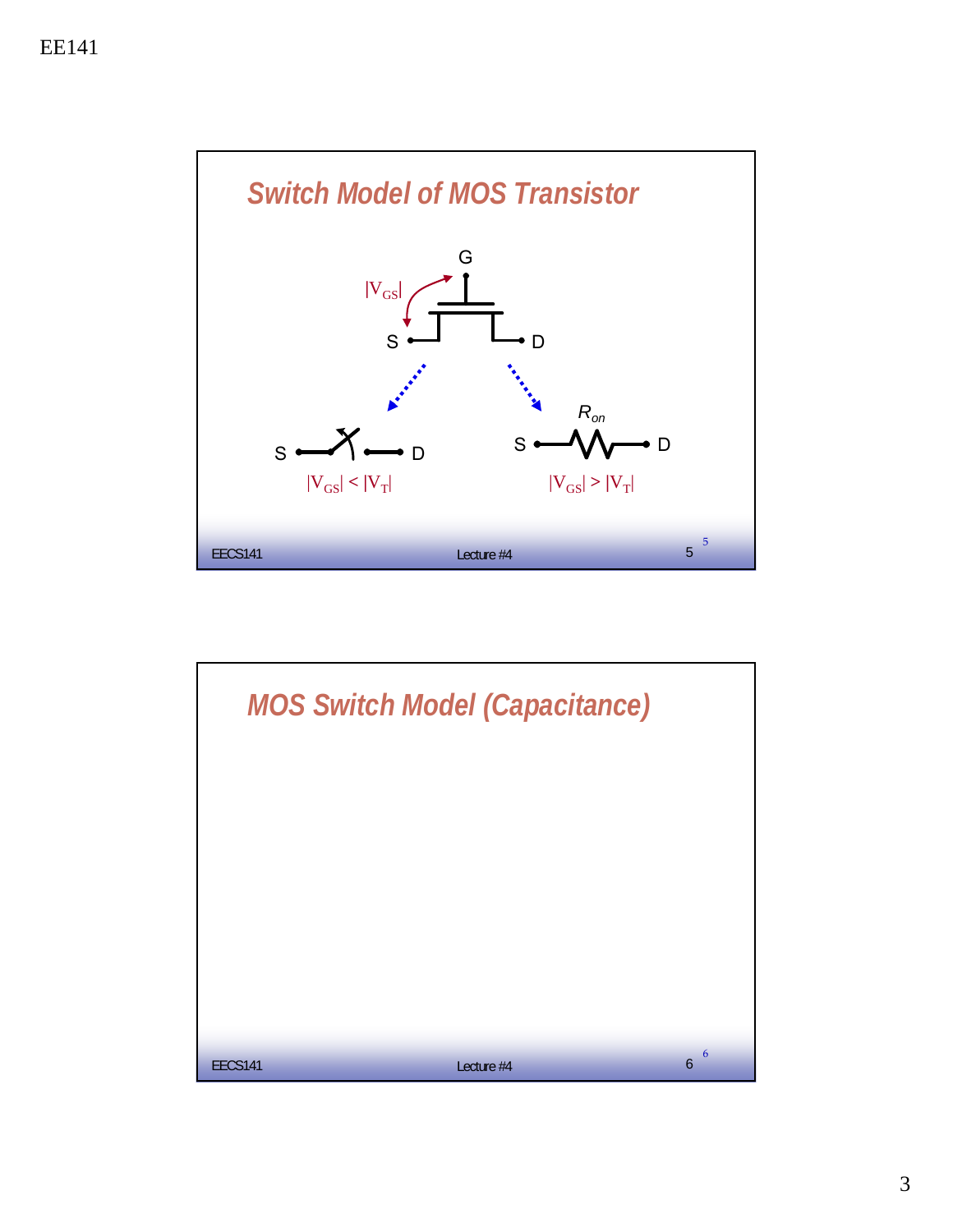

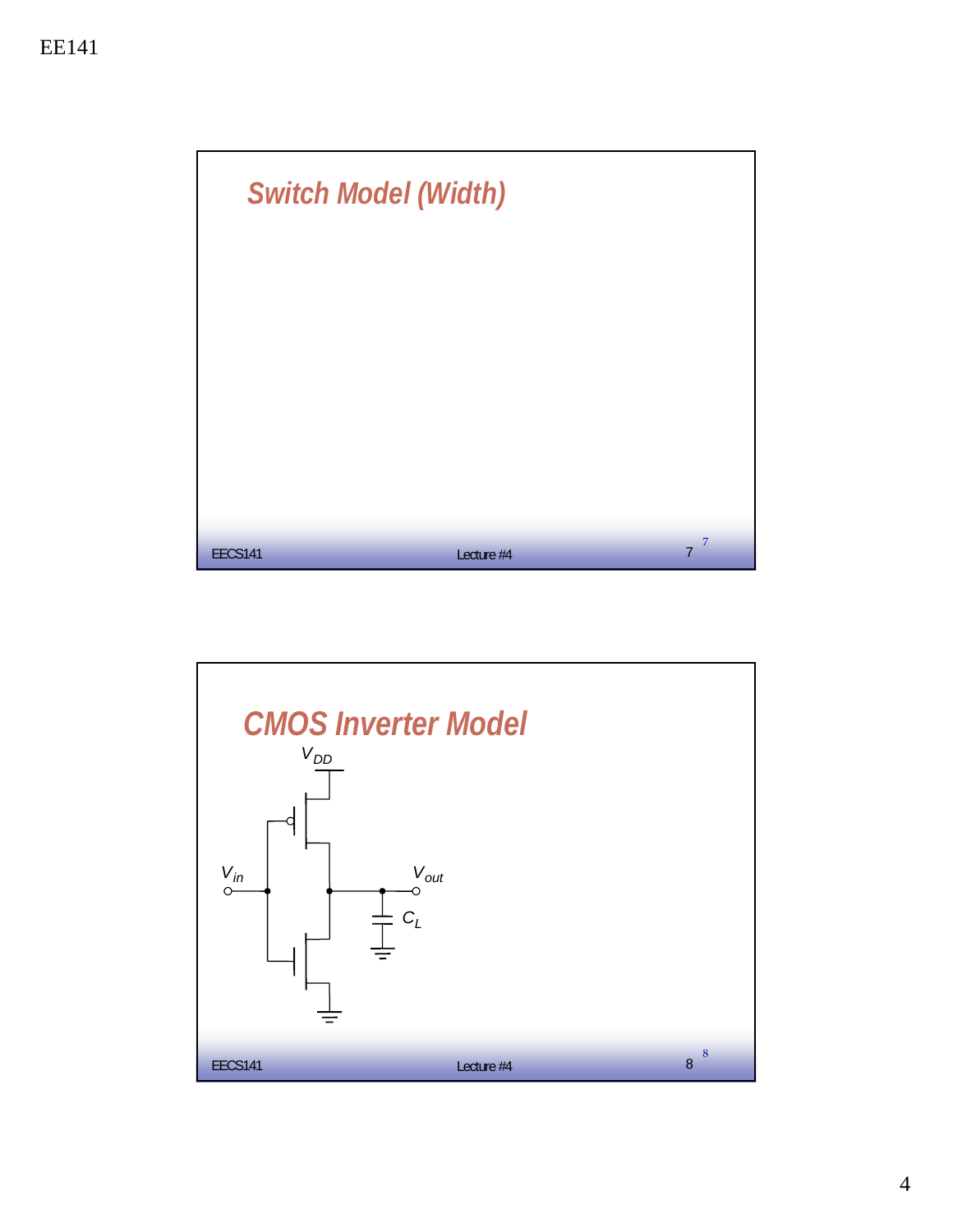

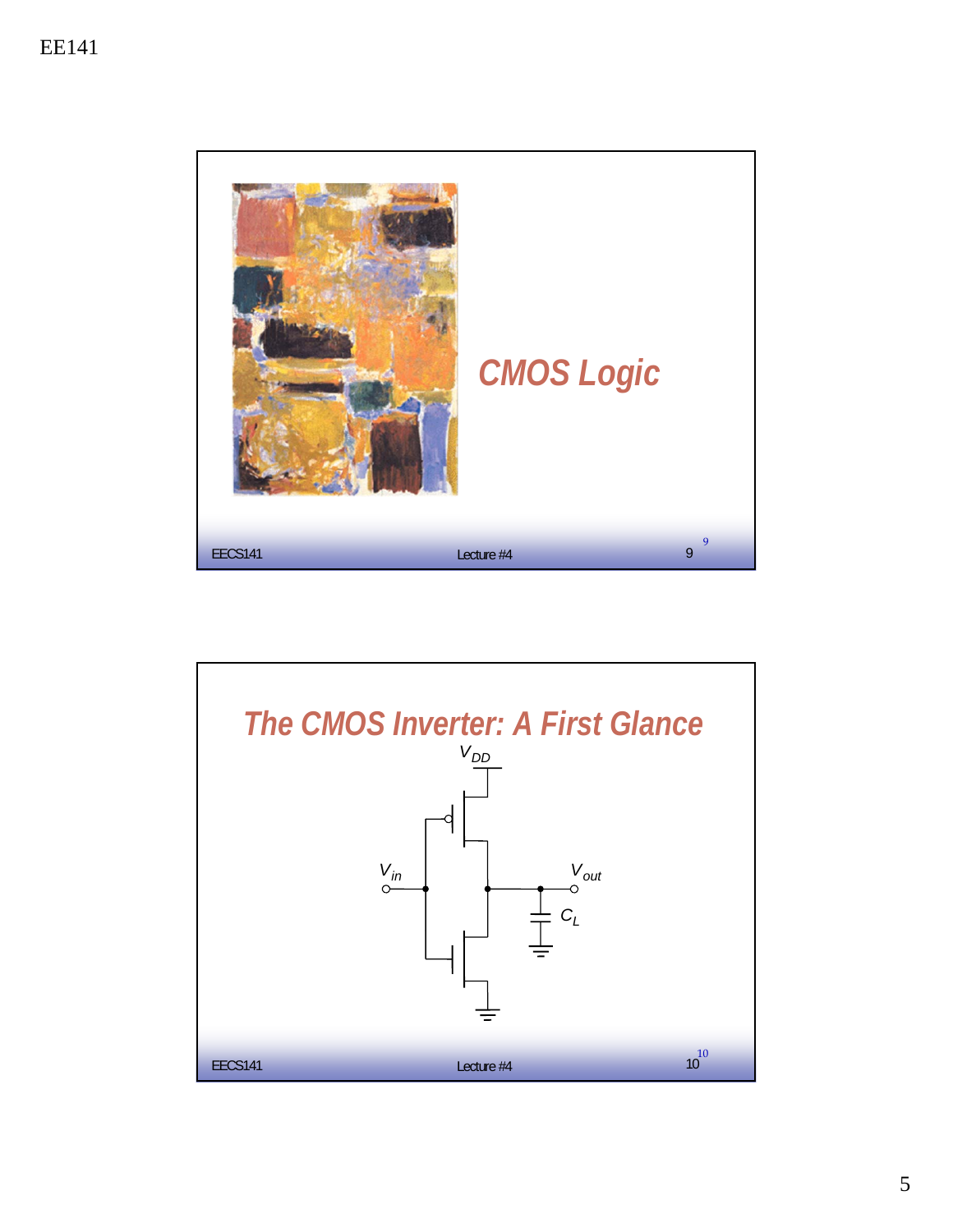

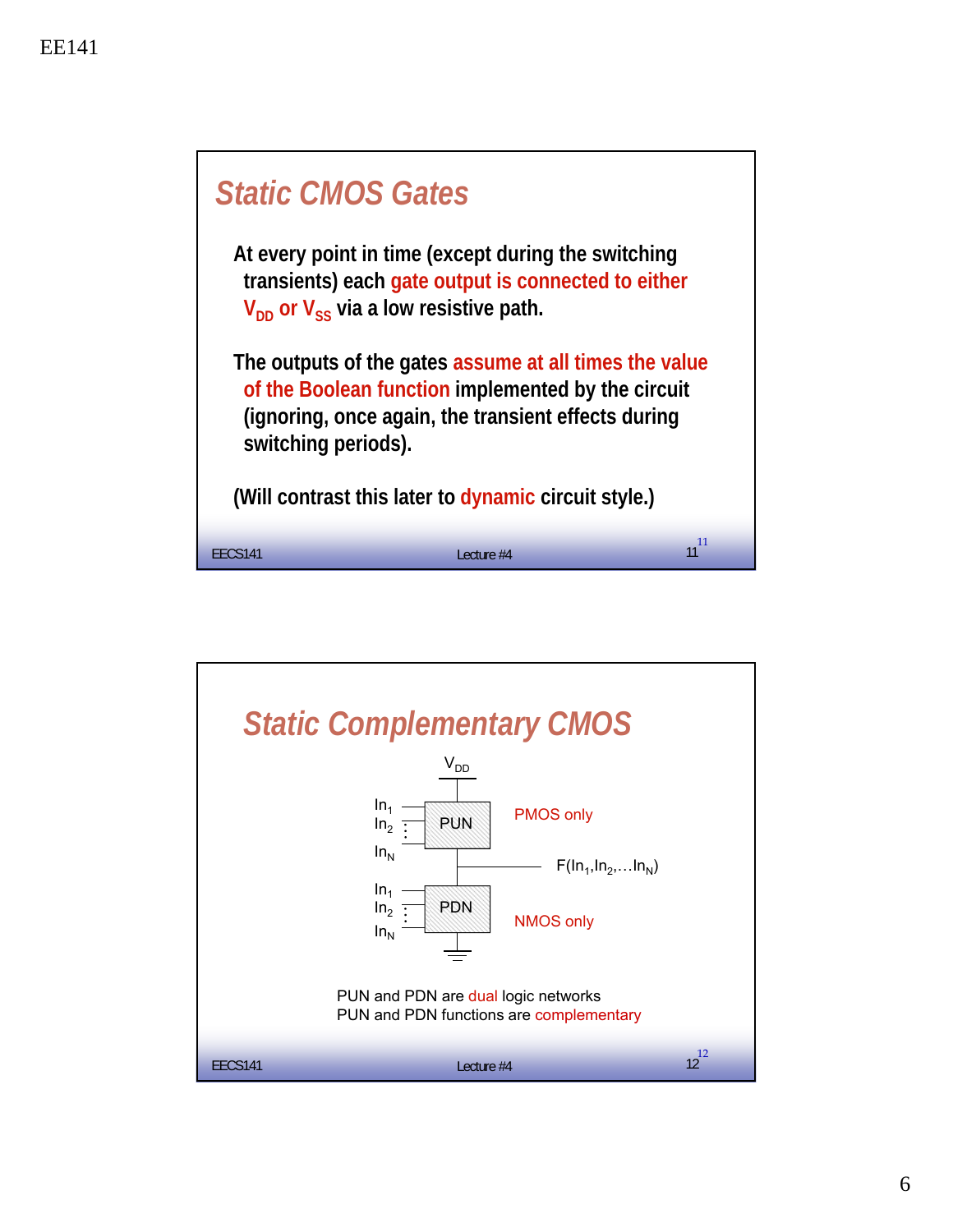

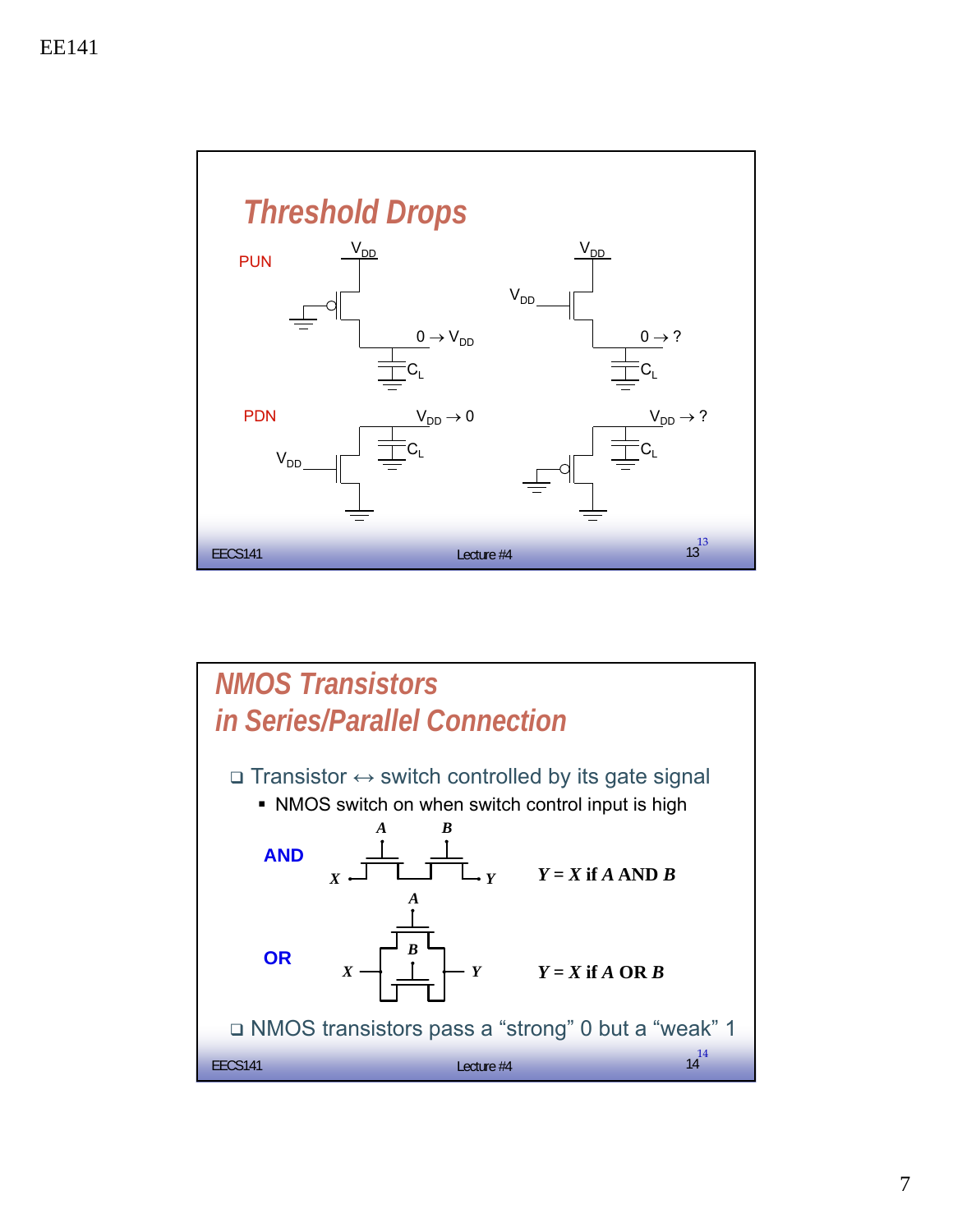

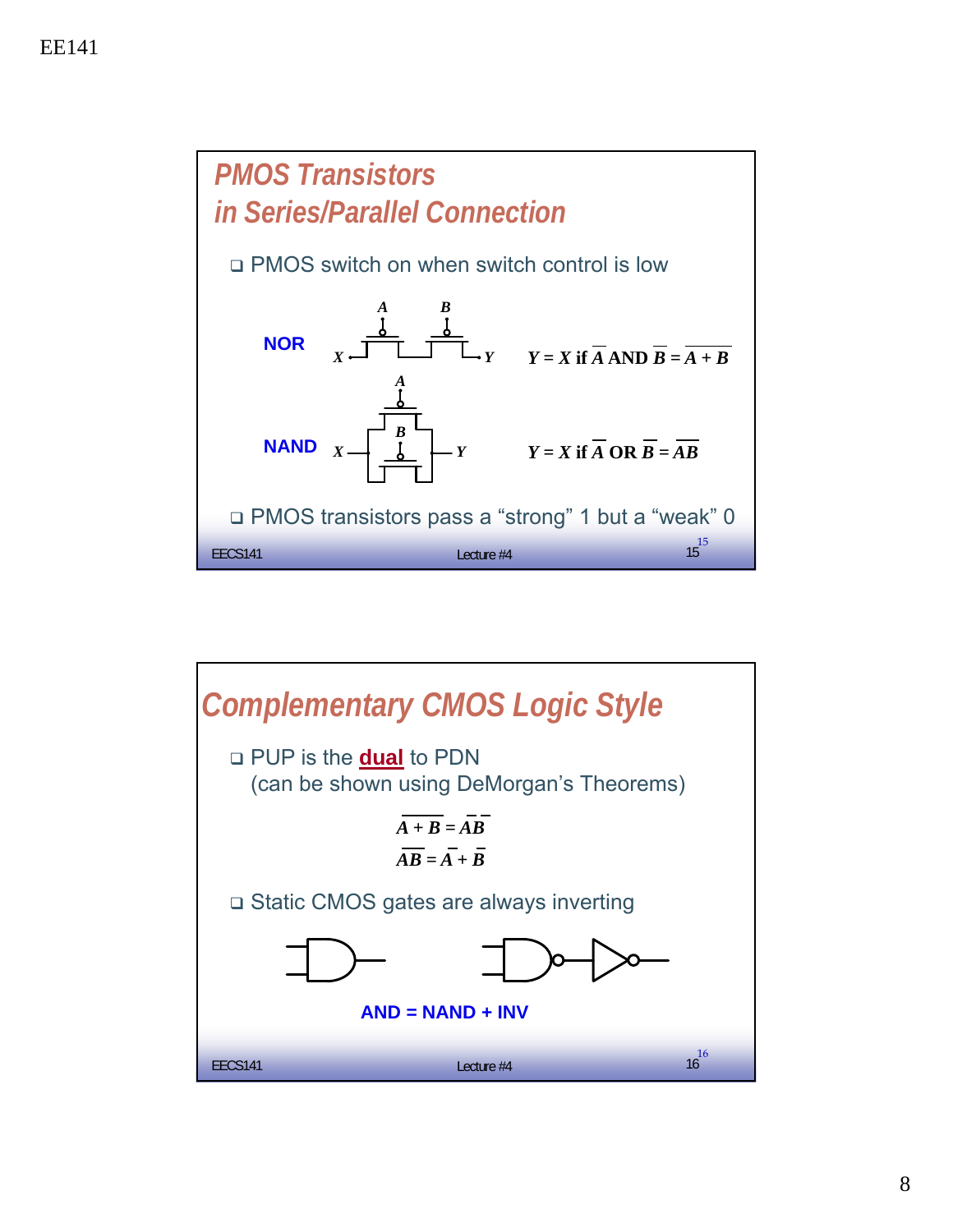

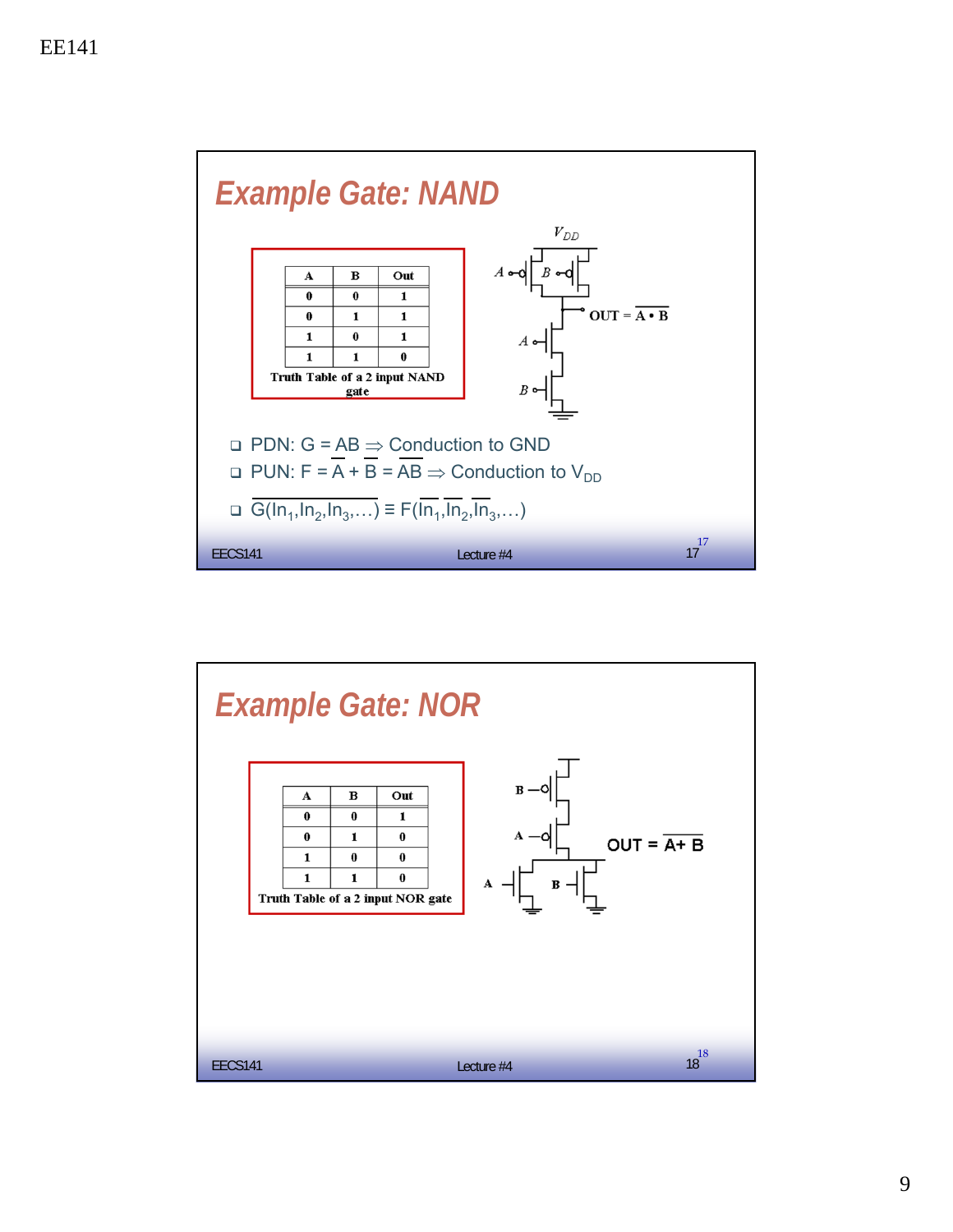

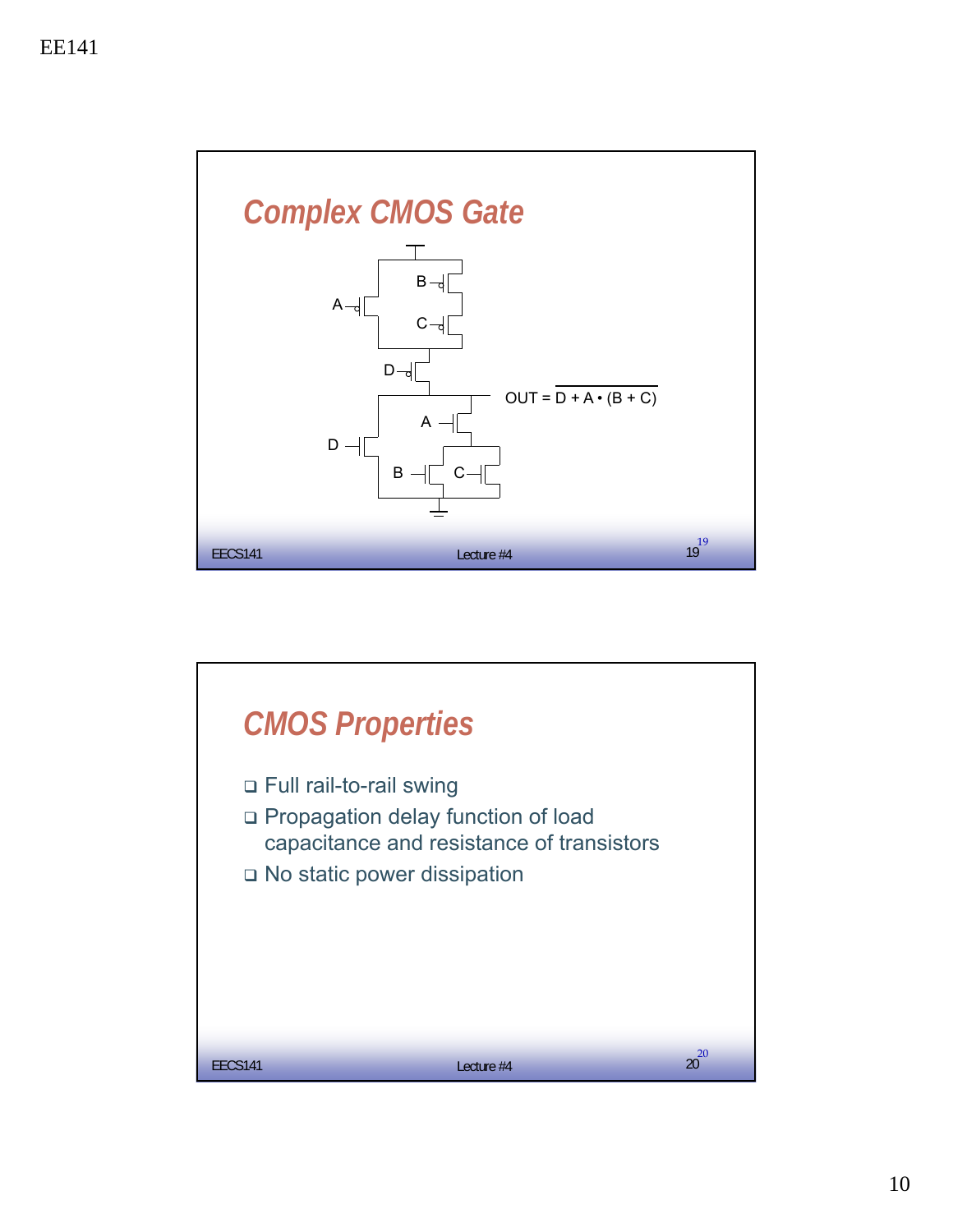

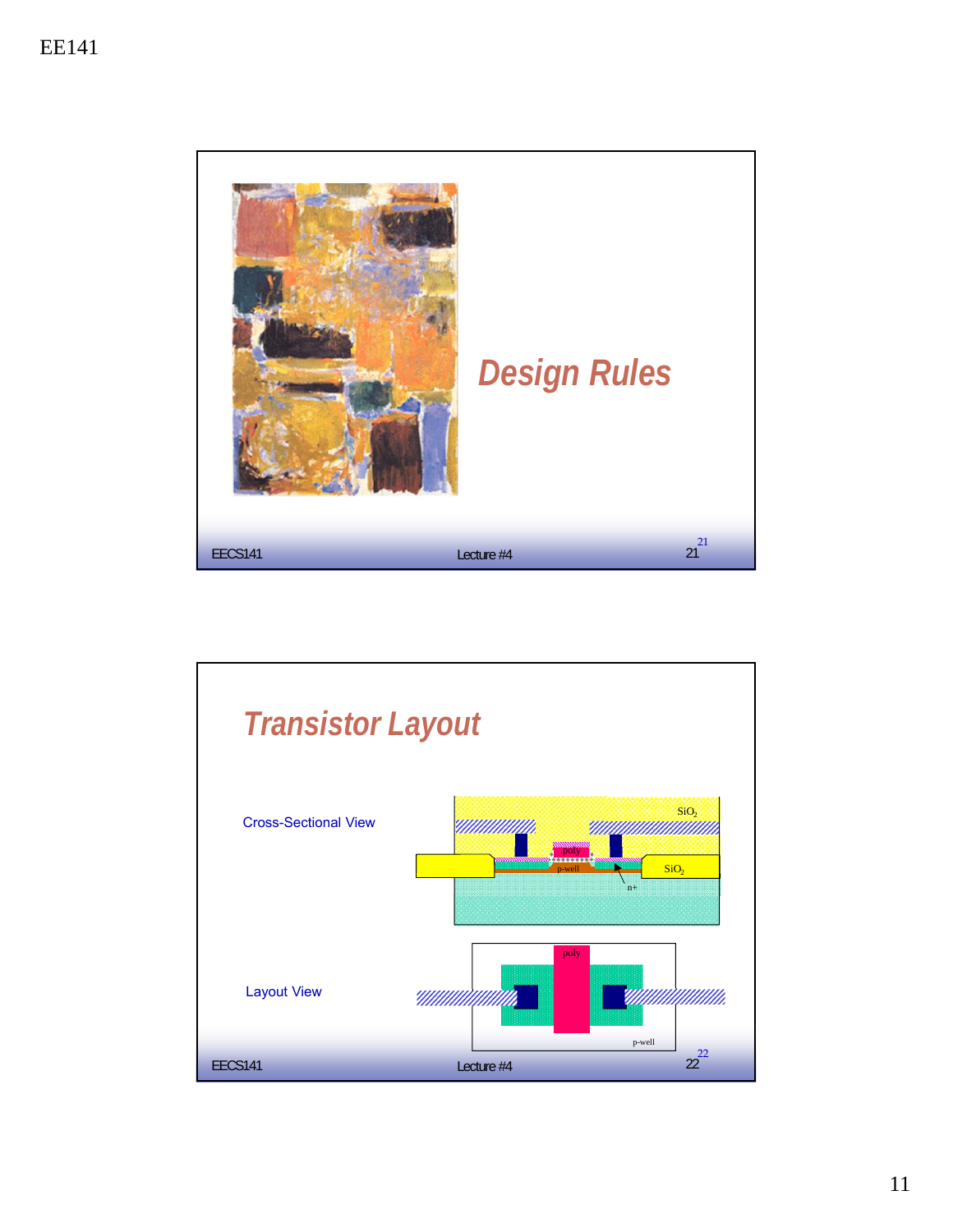

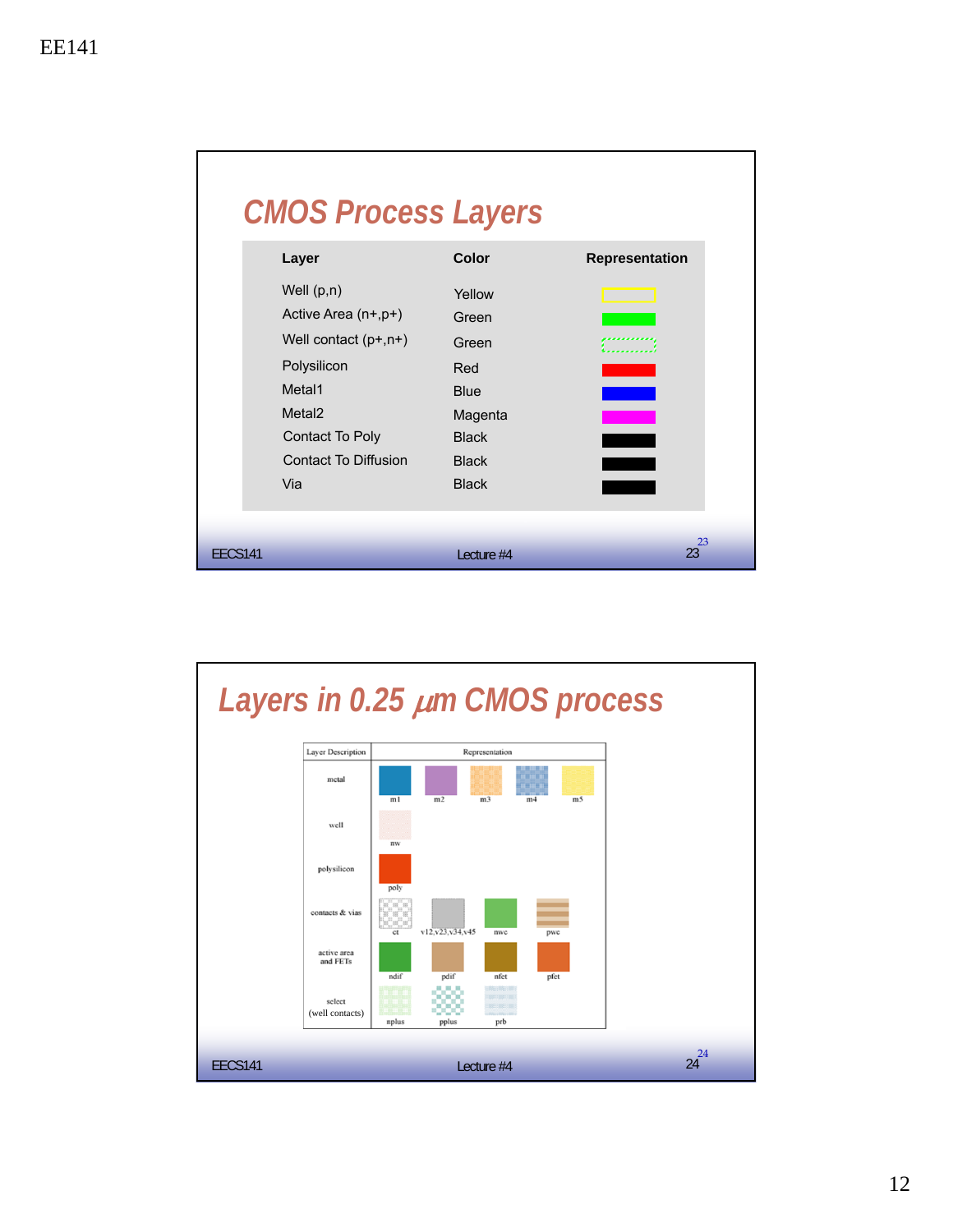

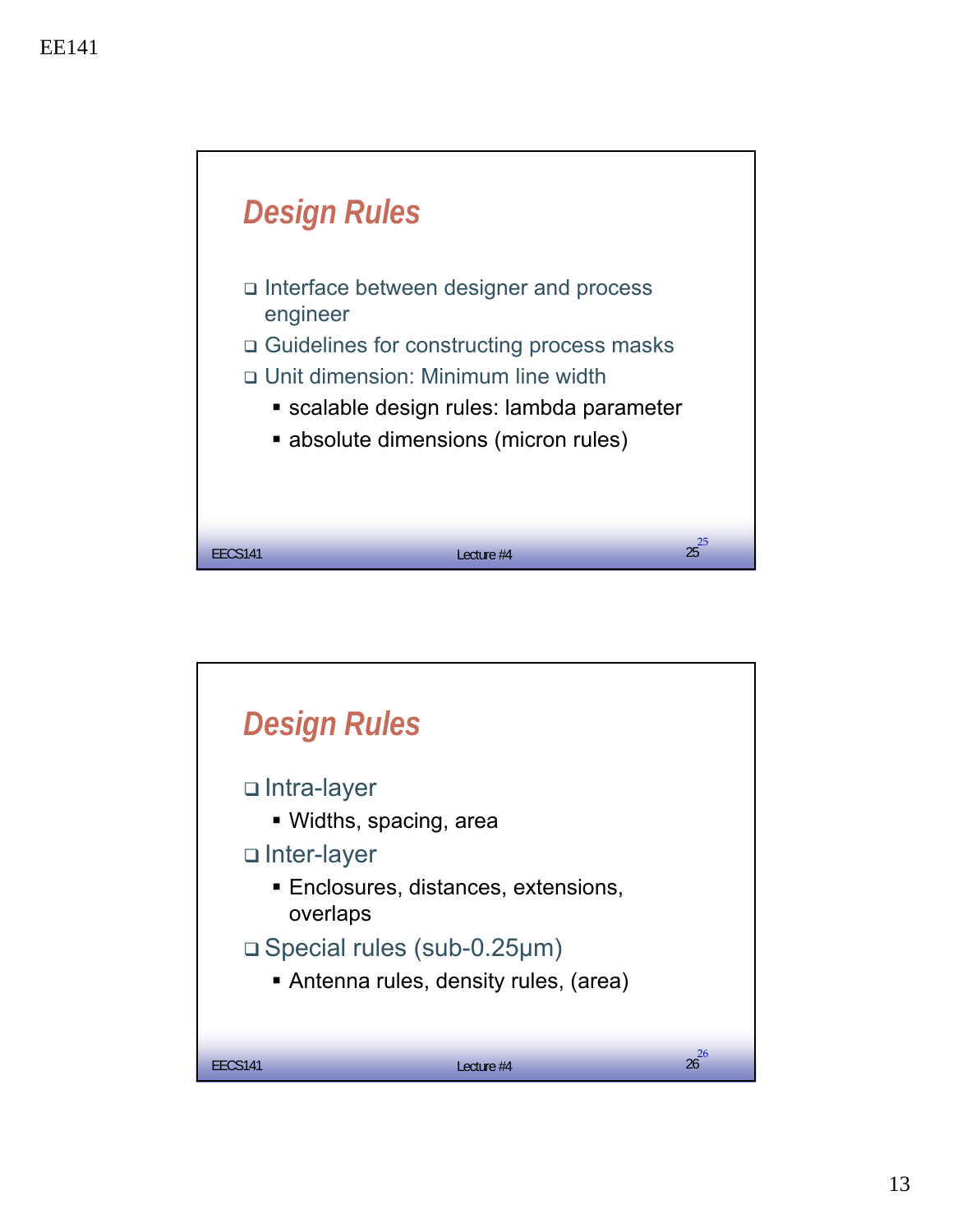

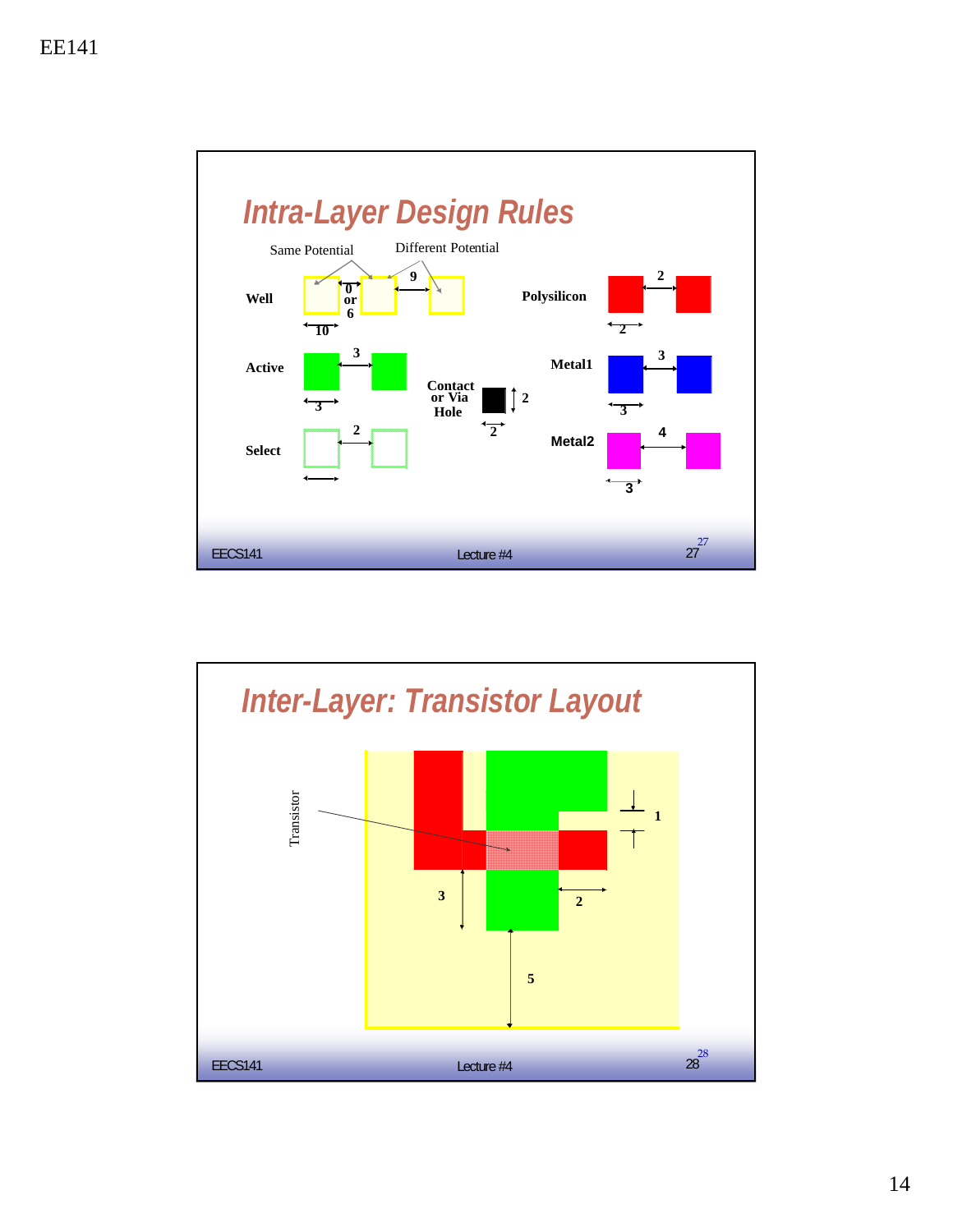

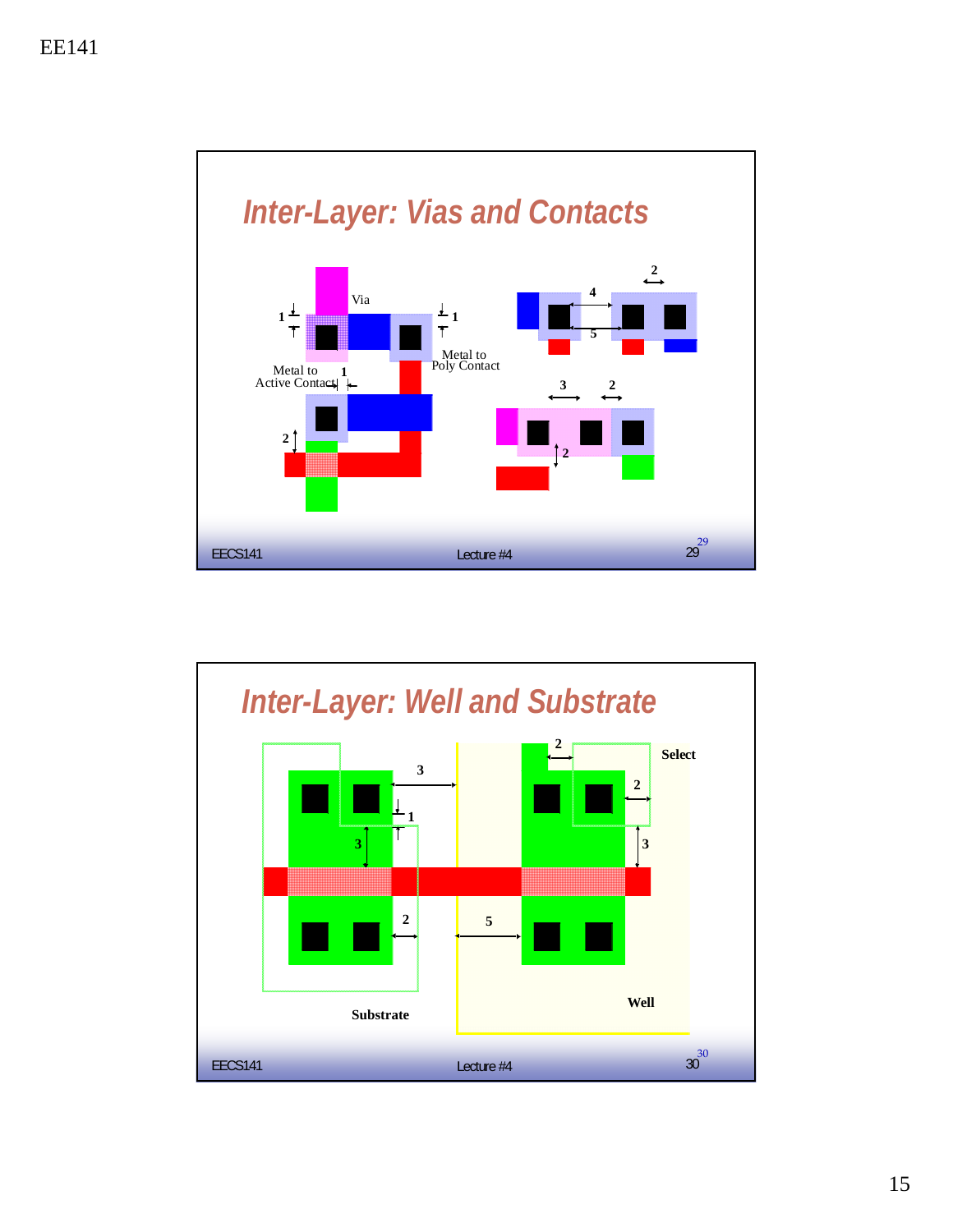

|                | <b>Layout Editor</b>                                                                                                                                                             |
|----------------|----------------------------------------------------------------------------------------------------------------------------------------------------------------------------------|
|                | 日回り<br>Virtuoso® Layout Editing: eecs141_lab2 nand2 layout                                                                                                                       |
|                | Y: 0.00<br>X: 0.00<br>(F) Select: 0<br>$dX: -2.10$<br>$dY: -1.56$<br>Dist: 2.616<br>Cmd:<br>16<br>Tools Design Window Create Edit Verify Connectivity Options Route NCSU<br>Help |
|                | ♦<br>$\mathbf{\Theta}$<br>vdd!                                                                                                                                                   |
|                | $\mathfrak{F}$<br>$\mathbf{Q}$                                                                                                                                                   |
|                | ◨<br>EO                                                                                                                                                                          |
|                |                                                                                                                                                                                  |
|                | Otit<br>$\begin{bmatrix} 1 & 1 \end{bmatrix}$<br>F1rt2<br>盟                                                                                                                      |
|                | <b>See</b><br>L,                                                                                                                                                                 |
|                | $\mathcal{L}$<br>grtd!<br>[abcd]                                                                                                                                                 |
|                | Д<br>mouse L: showClickInfo()<br>M: leHiMousePopUp()<br>R: qeSave()                                                                                                              |
| <b>EECS141</b> | 32<br>32<br>Lecture #4                                                                                                                                                           |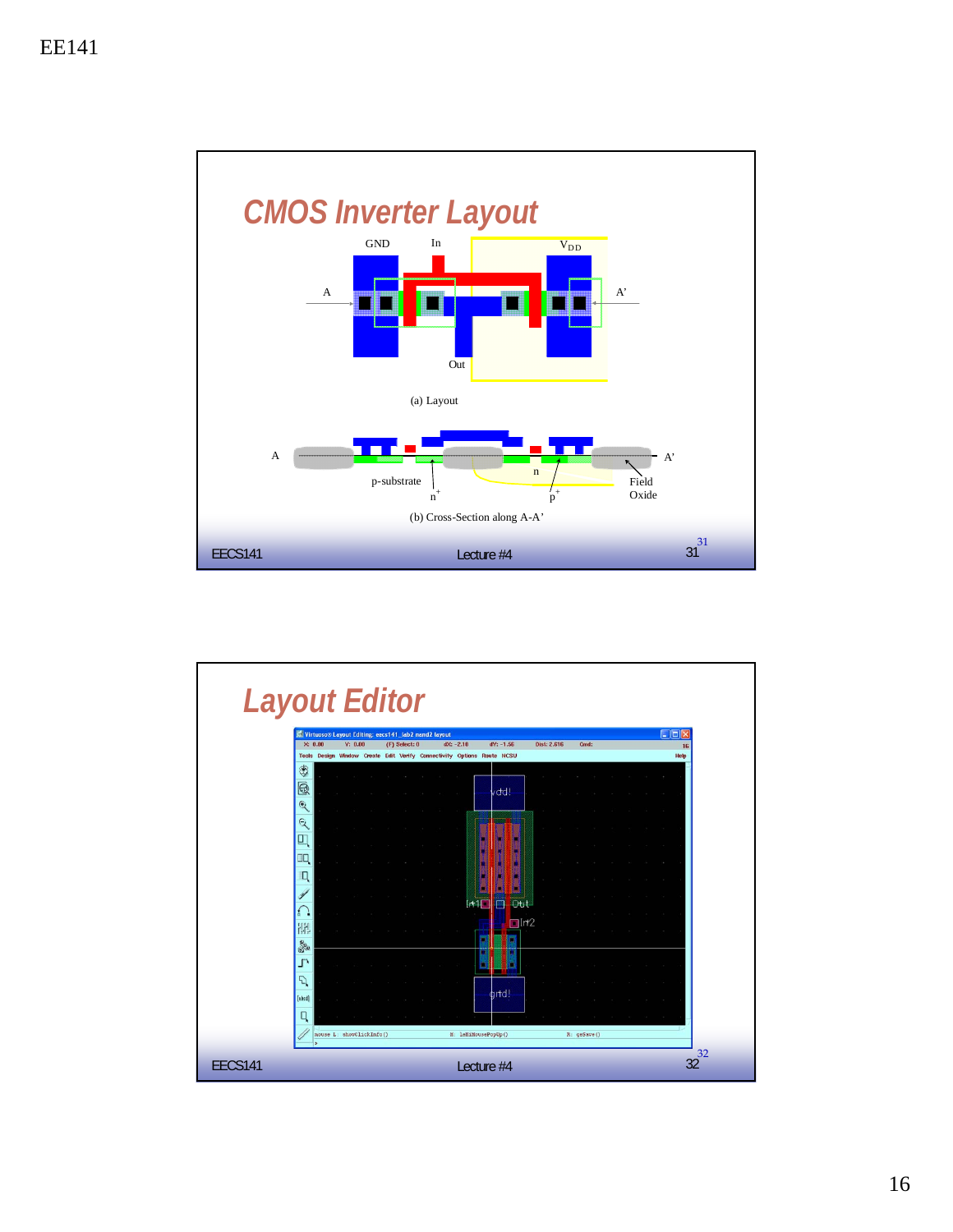

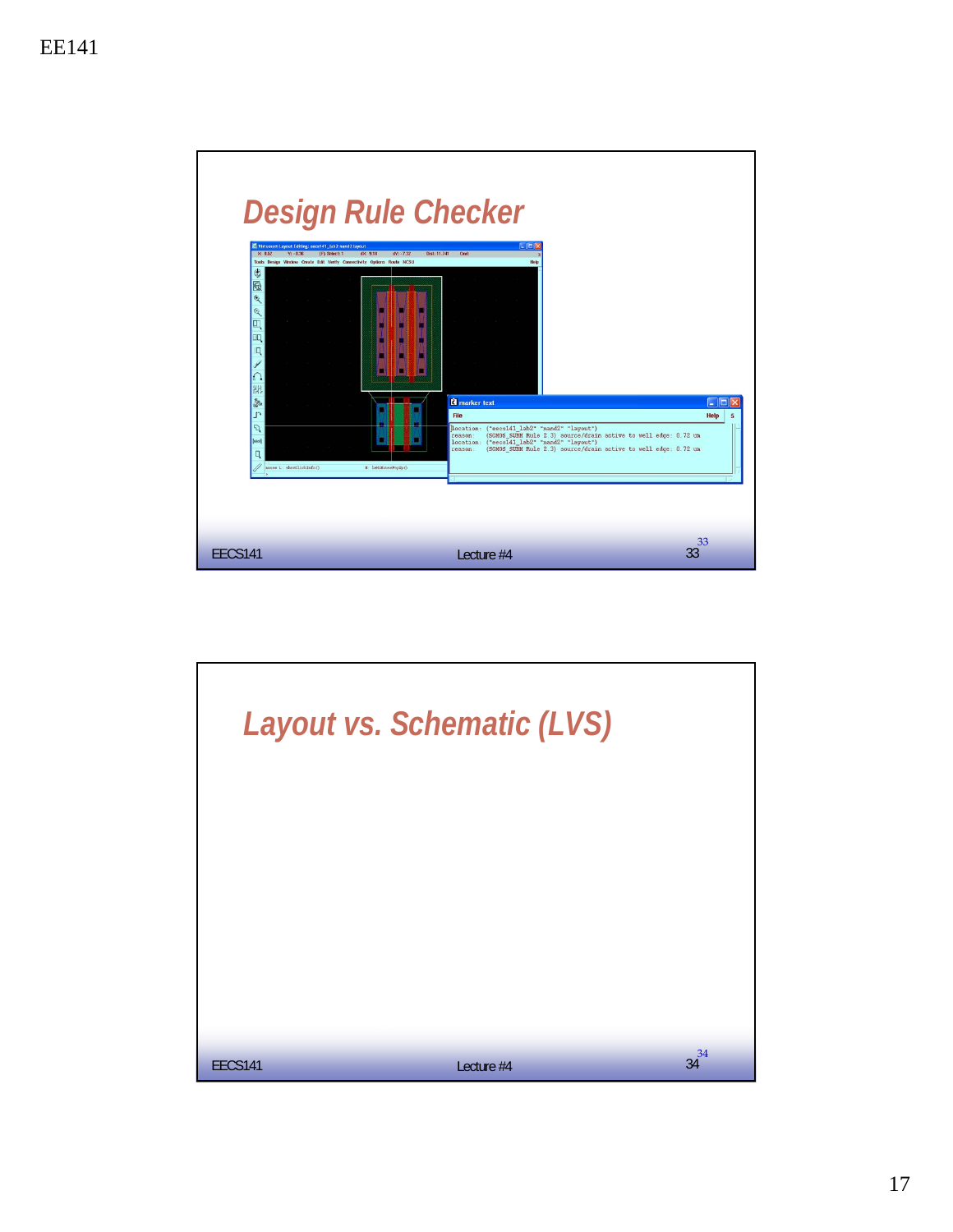

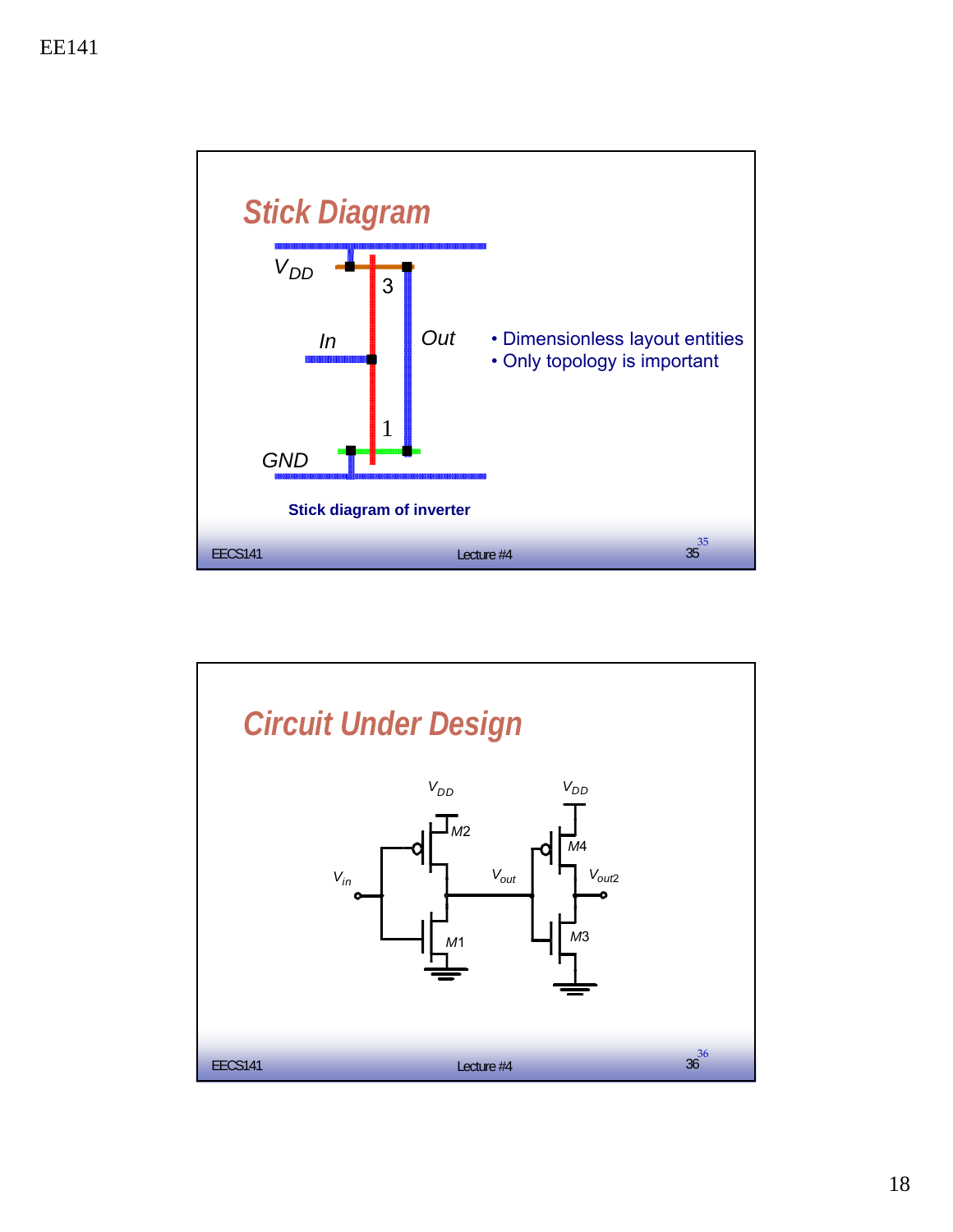